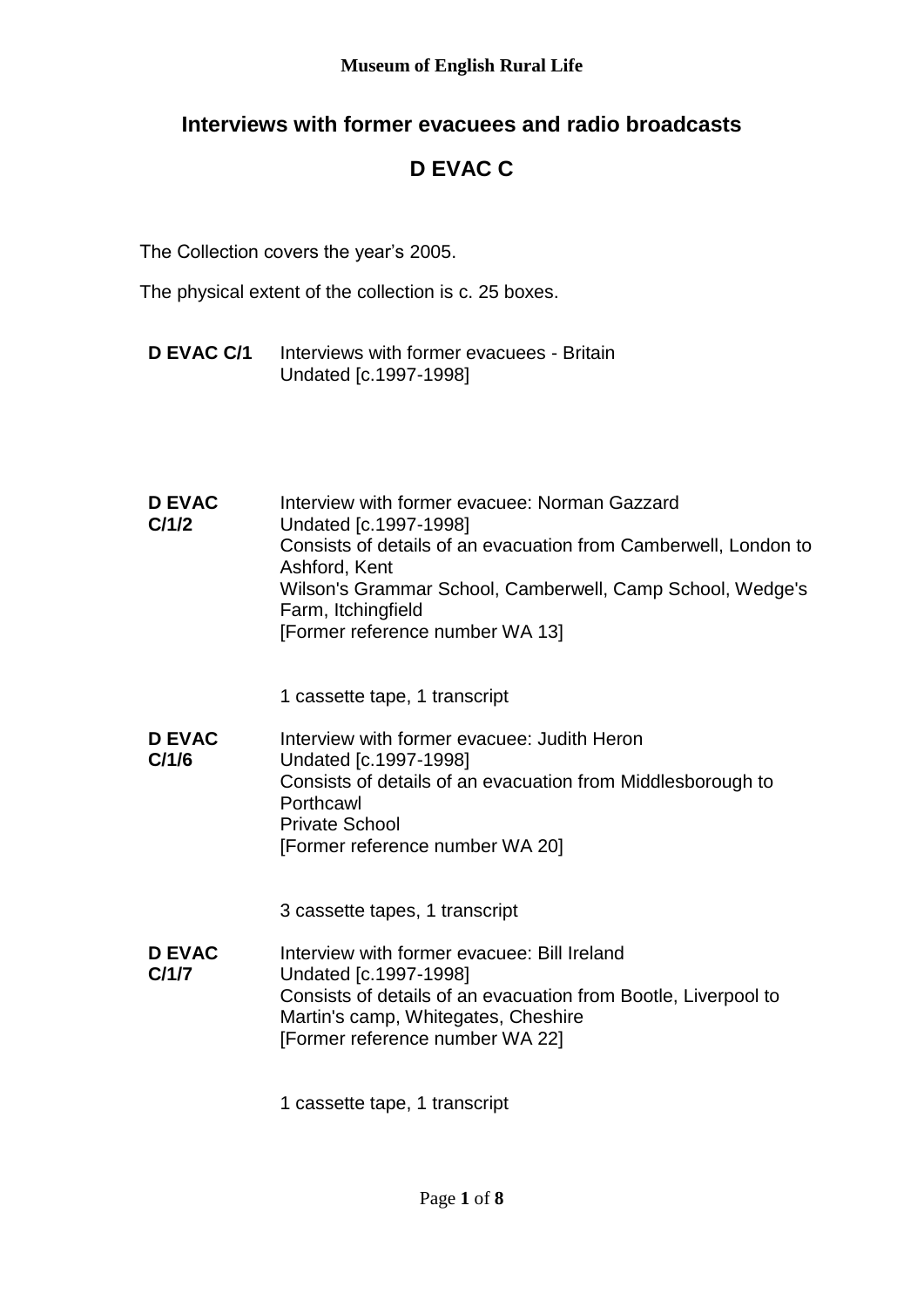| <b>D EVAC</b><br>C/1/13 | Interview with former evacuee: Keith Wilson<br>Undated [c.1997-1998]<br>Consists of details of an evacuation from Acton, London to<br>Bovey Tracey, Devon<br>Derwent School in Acton<br>[Former reference number WA 48]                                                                                 |
|-------------------------|---------------------------------------------------------------------------------------------------------------------------------------------------------------------------------------------------------------------------------------------------------------------------------------------------------|
|                         | 3 cassette tapes, 1 transcript                                                                                                                                                                                                                                                                          |
| <b>D EVAC</b><br>C/1/17 | Interview with former evacuee: Geoffrey Barfoot<br>Undated [c.1997-1998]<br>Consists of details of his experience of work as a billeting officer<br>for evacuated children in Weston-super-Mare<br>[Former reference number WA 63]                                                                      |
|                         | 1 cassette tape, 1 transcript                                                                                                                                                                                                                                                                           |
| <b>D EVAC</b><br>C/1/26 | Interview with former evacuee: Michael Corcoran<br>Undated [c. 1997-1998]<br>Consists of details of an evacuation from Liverpool to<br><b>Staffordshire</b><br>[Former reference number WA 79]                                                                                                          |
|                         | 4 cassette tapes, 1 transcript                                                                                                                                                                                                                                                                          |
| <b>D EVAC</b><br>C/1/29 | Interview with former evacuee: Jean Faulkner<br>Undated [c. 1997-1998]<br>Consists of details of an evacuation from London to Virginia<br>Water, Surrey<br>[Former reference number WA 88]                                                                                                              |
|                         | 1 transcript                                                                                                                                                                                                                                                                                            |
| <b>D EVAC</b><br>C/1/33 | Interview with former evacuee: Stella Doreen Freeman nee May<br>Undated [c. 1997-1998]<br>Consists of details of an evacuation from Shepherds Bush,<br>London to Berkeley Marsh, near Frome and Bath<br>Ellersley Road Junior School, Ellersley Road, Shepherds Bush<br>[Former reference number WA 92] |

3 cassette tapes, 1 transcript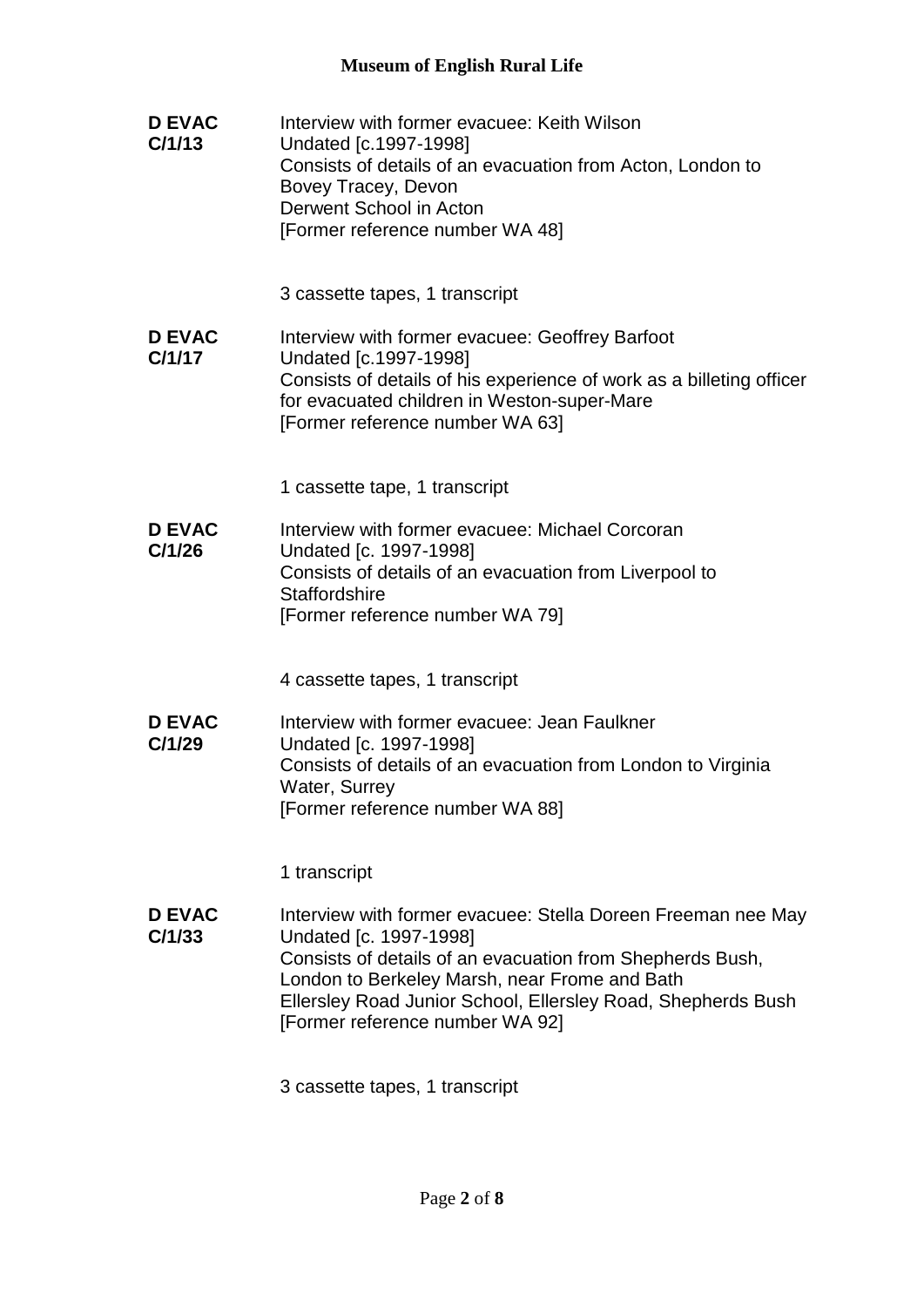| <b>D EVAC</b><br>C/1/35 | Interview with former evacuee: Roy Guy<br>Undated [c. 1997-1998]<br>Consists of details of an evacuation from Whitstone, London to<br>Shadwell, Leeds<br>See also: D EVAC A/1/62 and D EVAC C/1/103<br>[Former reference number WA 96] |
|-------------------------|----------------------------------------------------------------------------------------------------------------------------------------------------------------------------------------------------------------------------------------|
|                         | 1 cassette tape, 1 transcript                                                                                                                                                                                                          |
| <b>D EVAC</b><br>C/1/40 | Interview with former evacuee: Arthur Jones<br>Undated [c. 1997-1998]<br>Consists of details of an evacuation from Liverpool to Meliden<br><b>Birchfield Road School</b><br>[Former reference number WA 107]                           |
|                         | 3 cassette tapes, 1 transcript                                                                                                                                                                                                         |
| <b>D EVAC</b><br>C/1/42 | Interview with former evacuee: Vince Maloney<br>Undated [c. 1997-1998]<br>Consists of details of an evacuation from Liverpool to Southport<br>St. Monica's Infants School<br>[Former reference number WA 115]                          |
|                         | 3 cassette tapes, 1 transcript                                                                                                                                                                                                         |
| <b>D EVAC</b><br>C/1/46 | Interview with former evacuee: Alan Middleton<br>Undated [c. 1997-1998]<br>Consists of details of an evacuation from Siddenham, London to<br>Paignton, Devon<br>Adams Road School, Siddenham<br>[Former reference number WA 119]       |
|                         | 3 cassette tapes, 1 transcript                                                                                                                                                                                                         |
| <b>D EVAC</b><br>C/1/47 | Interview with former evacuee: Shirley Monaco<br>Undated [c. 1997-1998]<br>Consists of details of an evacuation from London to Merthyr<br>Tydfil<br>[Former reference number WA 121]                                                   |
|                         | 3 cassette tapes, 1 transcript                                                                                                                                                                                                         |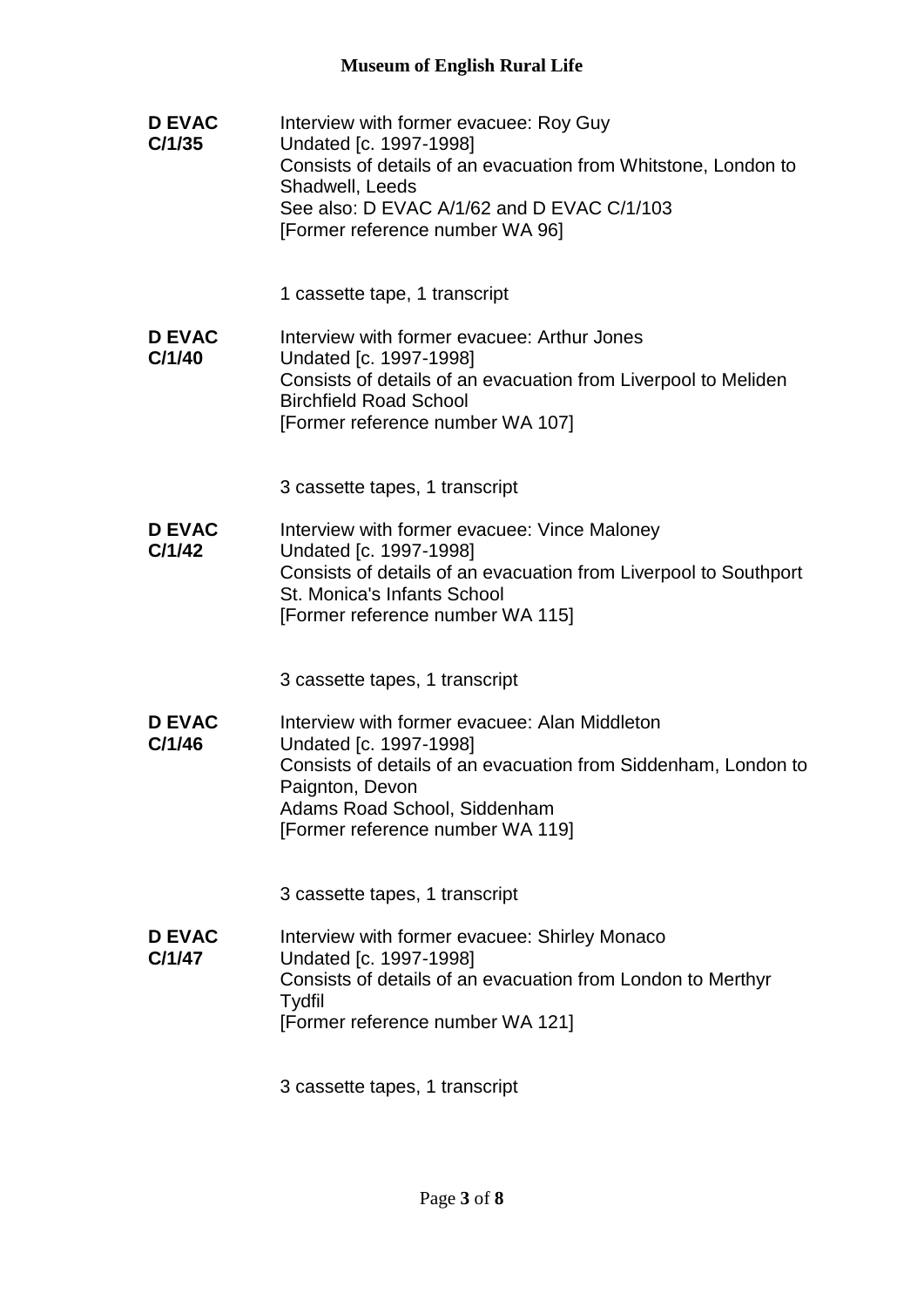| <b>D EVAC</b><br>C/1/48 | Interview with former evacuee: Mary Nickerson<br>Undated [c. 1997-1998]<br>Consists of details of an evacuation from Portsmouth to Tenbury<br><b>Wells and Wimborne</b><br>See also: D EVAC A/1/75<br>[Former reference number WA 124] |
|-------------------------|----------------------------------------------------------------------------------------------------------------------------------------------------------------------------------------------------------------------------------------|
|                         | 3 cassette tapes, 1 transcript                                                                                                                                                                                                         |
| <b>D EVAC</b><br>C/1/50 | Interview with former evacuee: John Roffey<br>Undated [c. 1997-1998]<br>Consists of details of an evacuation from Camberwell, London to<br>Pulborough, West Sussex<br>[Former reference number WA 134]                                 |
|                         | 3 cassette tapes, 1 transcript                                                                                                                                                                                                         |
| <b>D EVAC</b><br>C/1/53 | Interview with former evacuee: Victor Spink<br>26 Dec 1996<br>Consists of details of an evacuation from Wimbledon to<br>Keighley, West Yorkshire<br>See also: D EVAC A/1/87]<br>[Former reference number WA 138]                       |
|                         | 3 cassette tapes, 1 transcript                                                                                                                                                                                                         |
| <b>D EVAC</b><br>C/1/54 | Interview with former evacuee: Maureen Ann Stephens<br>26 Dec 1996<br>Consists of details of an evacuation from Bethnal Green to<br>Houghton le Spring<br>[Former reference number WA 139]                                             |
|                         | 3 cassette tapes, 1 transcript                                                                                                                                                                                                         |
| <b>D EVAC</b><br>C/1/55 | Interview with former evacuee: Daisy May Tuck<br>Undated [c. 1997-1998]<br>Consists of details of an evacuation from Walworth, London to<br>Weymouth<br>[Former reference number WA 141]                                               |

1 transcript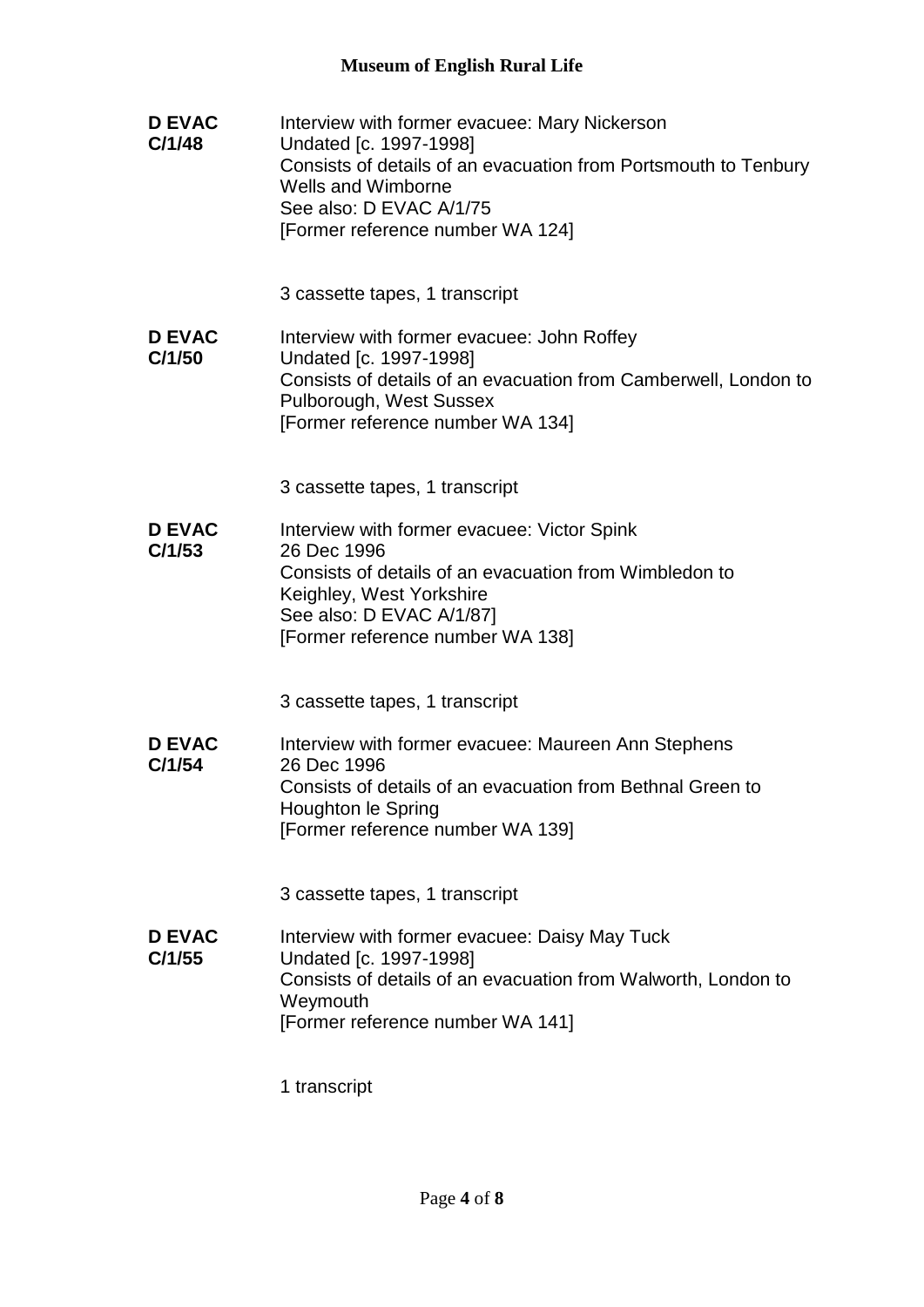| <b>D EVAC</b><br>C/1/56 | Interview with former evacuee: G. Wilkinson<br>Undated [c. 1997-1998]<br>Consists of details of an evacuation from London to Uckfield<br>[Former reference number WA 144]                                                                                      |
|-------------------------|----------------------------------------------------------------------------------------------------------------------------------------------------------------------------------------------------------------------------------------------------------------|
|                         | 3 cassette tapes, 1 transcript                                                                                                                                                                                                                                 |
| <b>D EVAC</b><br>C/1/57 | May the Evacuee read by James Benmore<br>Undated [c. 1997-1998]<br>Consists of details of an evacuation of Nana May, May Scoggins<br>from London to Looe in Cornwall<br>[Former reference number WA 157]                                                       |
|                         | 1 transcript                                                                                                                                                                                                                                                   |
| <b>D EVAC</b><br>C/1/70 | Interview with former evacuee: Betty Moore, Joe Marsh and<br>Dave Fox<br>Undated [c. 1997-1998]<br>Consists of details of an evacuation from Orpington to<br><b>Bridlington</b><br>[COPYRIGHT Dorset County Record Office]<br>[Former reference number EA 280] |
|                         | 3 cassette tapes, 1 transcript                                                                                                                                                                                                                                 |
| <b>D EVAC</b><br>C/1/71 | Interview with former evacuee: Edna Bolton<br>Undated [c. 1997-1998]<br>Consists of details of an evacuation from London to Motcombe<br>[Former reference number EA 281]                                                                                       |
|                         | 3 cassette tapes, 1 transcript                                                                                                                                                                                                                                 |
| <b>D EVAC</b><br>C/1/72 | Interview with former evacuee: Marion Richardson<br>Undated [c. 1997-1998]<br>Consists of details of an evacuation from North London to near<br>Harrogate and near Brecon in Wales<br>[Former reference number EA 283]                                         |
|                         | 3 cassette tapes, 1 transcript                                                                                                                                                                                                                                 |
| <b>D EVAC</b><br>C/1/73 | Interview with former evacuee: Maureen Starling<br>Undated [c. 1997-1998]<br>Consists of details of an evacuation from Barking, London to<br>Clevedon, Somerset<br>[Former reference number EA 284]<br>Page 5 of 8                                             |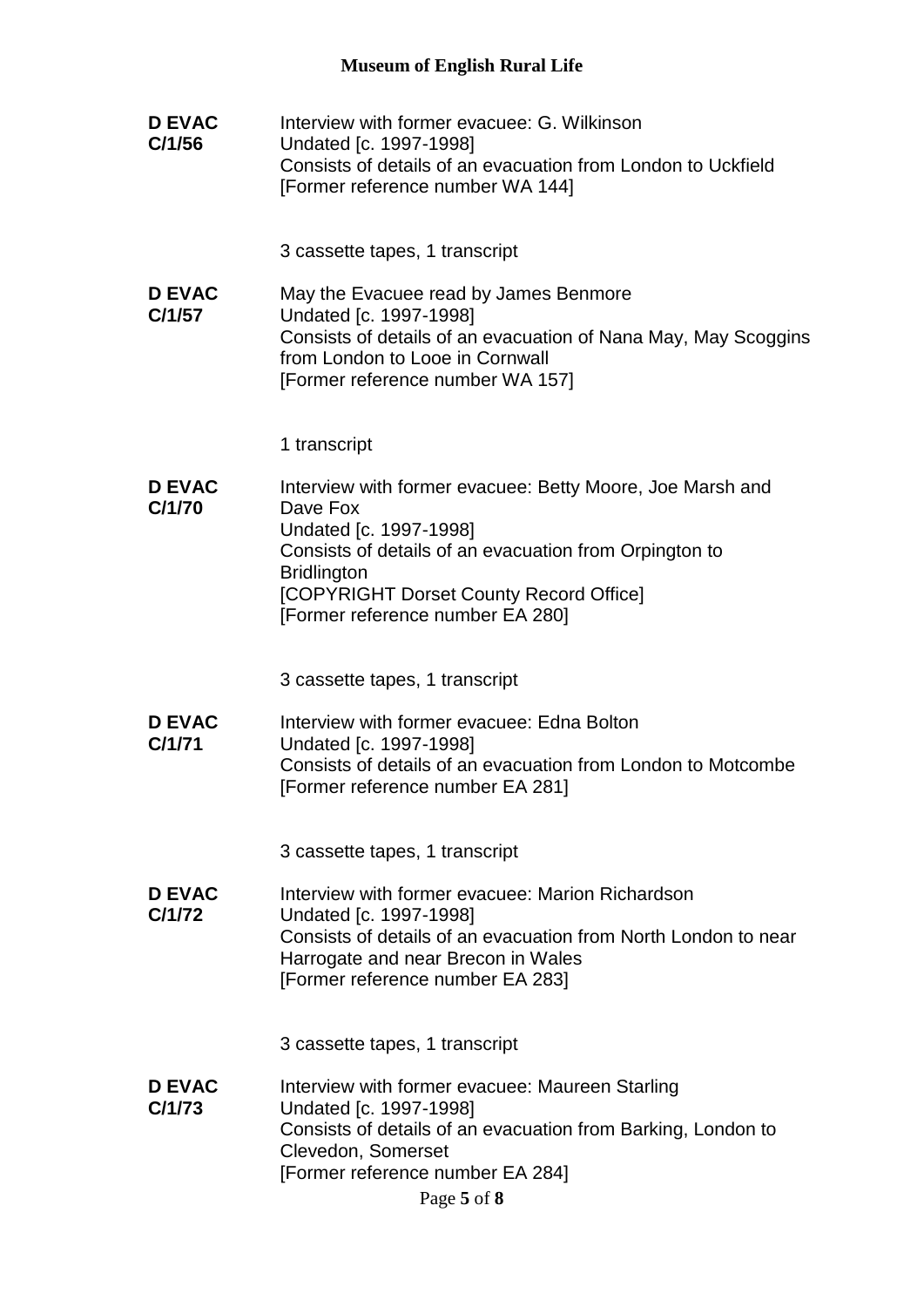3 cassette tapes, 1 transcript

**D EVAC C/1/74** Interview with former evacuee: Ronald Lambert Undated [c. 1997-1998] Consists of details of an evacuation from Hackney, London to Lamport [Former reference number EA 285]

1 cassette tape, 1 transcript

**D EVAC C/1/76** Interview with former evacuee: D.W. Turner Undated [c. 1997-1998] Consists of details of an evacuation from Hampstead to Berkhampstead, Hertfordshire [Former reference number EA 287]

1 cassette tape, 1 transcript

**D EVAC C/1/85** Interview with former evacuee: Joyce Cundle Undated [c. 1997-1998] Consists of details of an evacuation from London to Sturminster Newton, Dorset Walworth Central School [Former reference number EA 296]

2 cassette tapes, 1 transcipt

- **D EVAC C/2** Interviews with former evacuees Overseas Undated [c.1997-1998]
- **D EVAC C/2/4** Interview with former evacuee: Joan Paddington Undated [c.1997-1998] Consists of details of an evacuation from Harrow, London to Rochester, New York [Former reference number WA 21]

1 transcript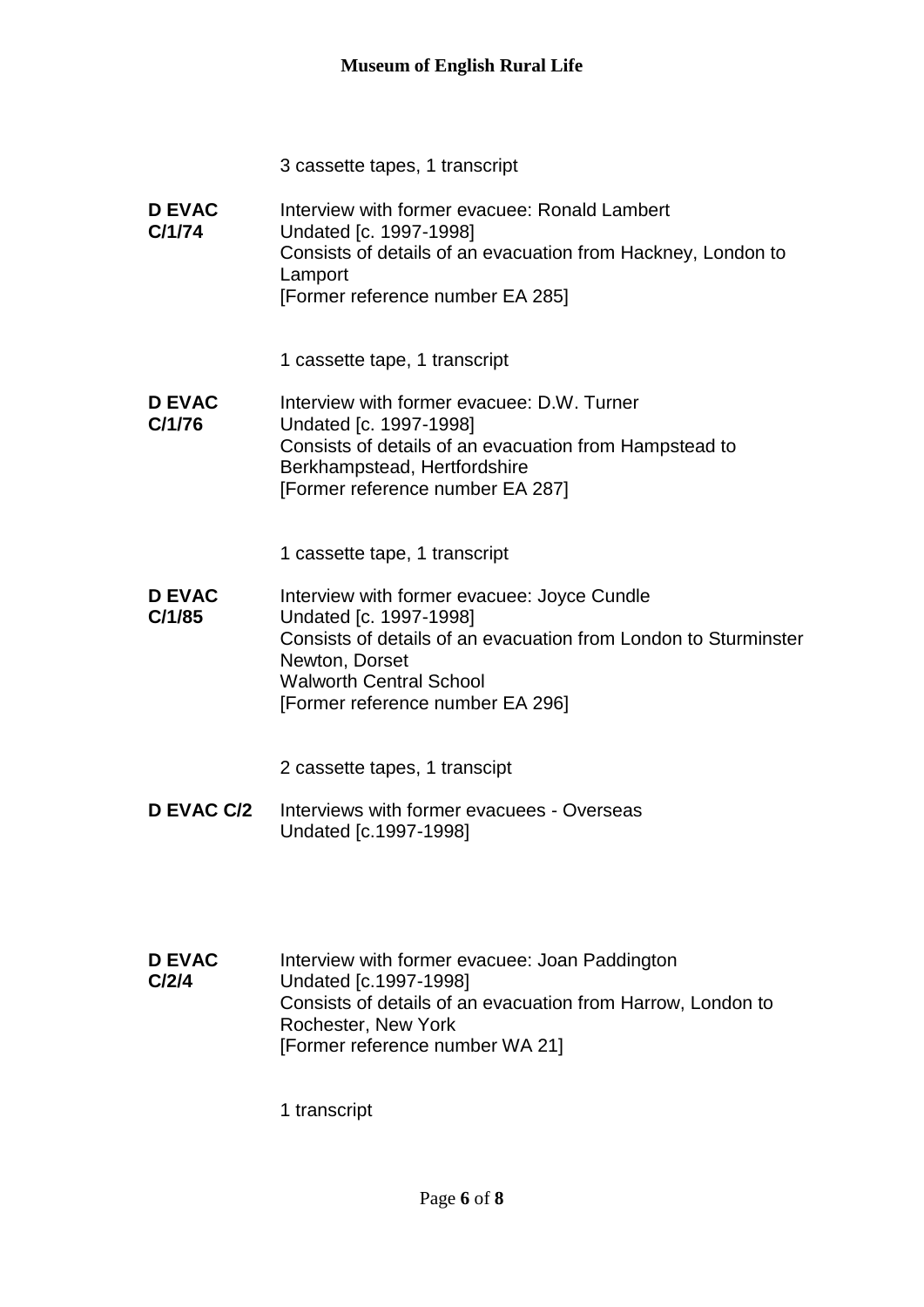- **D EVAC C/2/7** Interview with former evacuee: Dr Muriel Broom nee Parsons Undated [c.1997-1998] Consists of details of an evacuation from Hampstead to Canada, Rutherford School, Edmonton See also: D EVAC C/1/103] Rutherford School [Former reference number WA 71] 3 cassette tapes, 1 transcript **D EVAC**  Interview with former evacuees: Helen Mann and Louise
- **C/2/20** Milbourn 10 Mar 2008 Sea Vac Project Overseas Evacuees Interviews: The English Speaking Union, The University of Reading, The Imperial War Museum and The Evacuees Reunion Association

2 Compact Discs, 1 transcription

- **D EVAC C/3** Radio programmes and other audio material relating to evacuees Undated [c.1990s-2000s]
- **D EVAC C/3/1** Cassette tape of a BBC Radio 4 production of It's My Story The Flight of Tiny Feet 13 Jan 2003 About child refugees from the invasion by the Japanese of Burma. Stephen Brookes, Yolande Rodda and Evan Edwardes Copyright BBC [Former reference number EA297]

1 cassette tape

**D EVAC C/3/2** Cassette tapes of a BBC Radio Ulster production featuring Dr Martin Parsons 6 Dec 1998 Copyright BBC [Former reference number EA298]

1 cassette tape